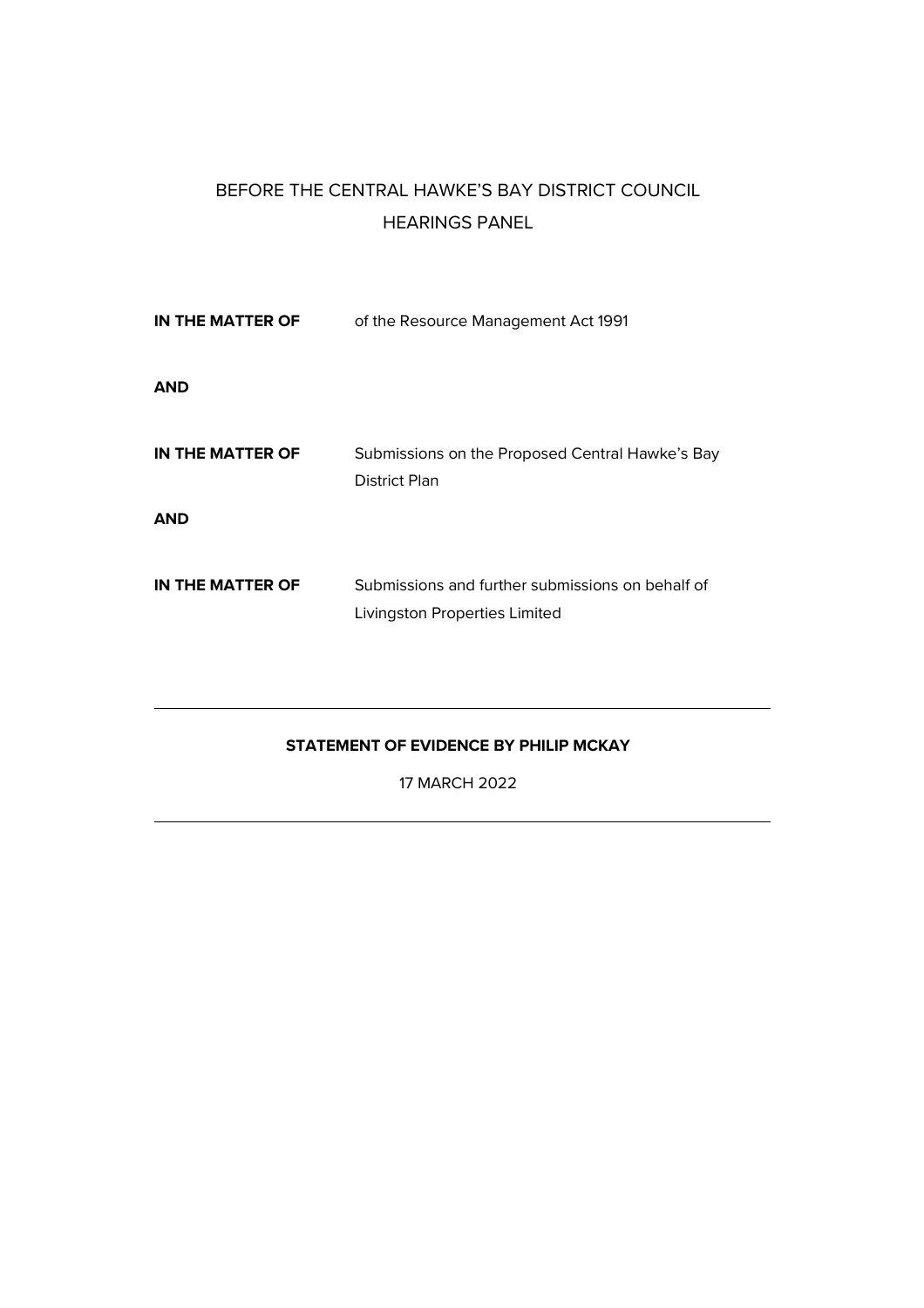### EXECUTIVE SUMMARY

- 1 This evidence is in support of the further submissions lodged by Livingston Properties Limited (FS127) ('LPL') on two submissions by Kāinga Ora, being:
	- S129.169 seeking amendment to rule GRZ-R11 to provide Restricted Discretionary Activity status for Retirement Villages in the General Residential Zone. LPL support this submission (FS27.7).
	- S129.013 opposing the Urban Form and Development Chapter and that its objectives and policies be amended. LPL oppose this submission (FS27.1).
- 2 The Stream 2 'Officer's Report: Urban Environment' ('the S42A Report') recommends that submission S129.169 and further submission 27.7 be rejected. I agree with the reasons in the S42A Report that Retirement Villages will still be provided for in the General Residential Zone with a Discretionary Activity Status.
- 3 The S42A Report recommends that submission S129.013 be rejected and that further submission FS27.1 be accepted. I agree with this recommendation as the Urban Form and Development Chapter as drafted provides appropriate objective and policy direction for the consideration of residential rezonings.
- 4 I consider the recommendations of the S42A Report to be appropriate on the above two LPL further submission points.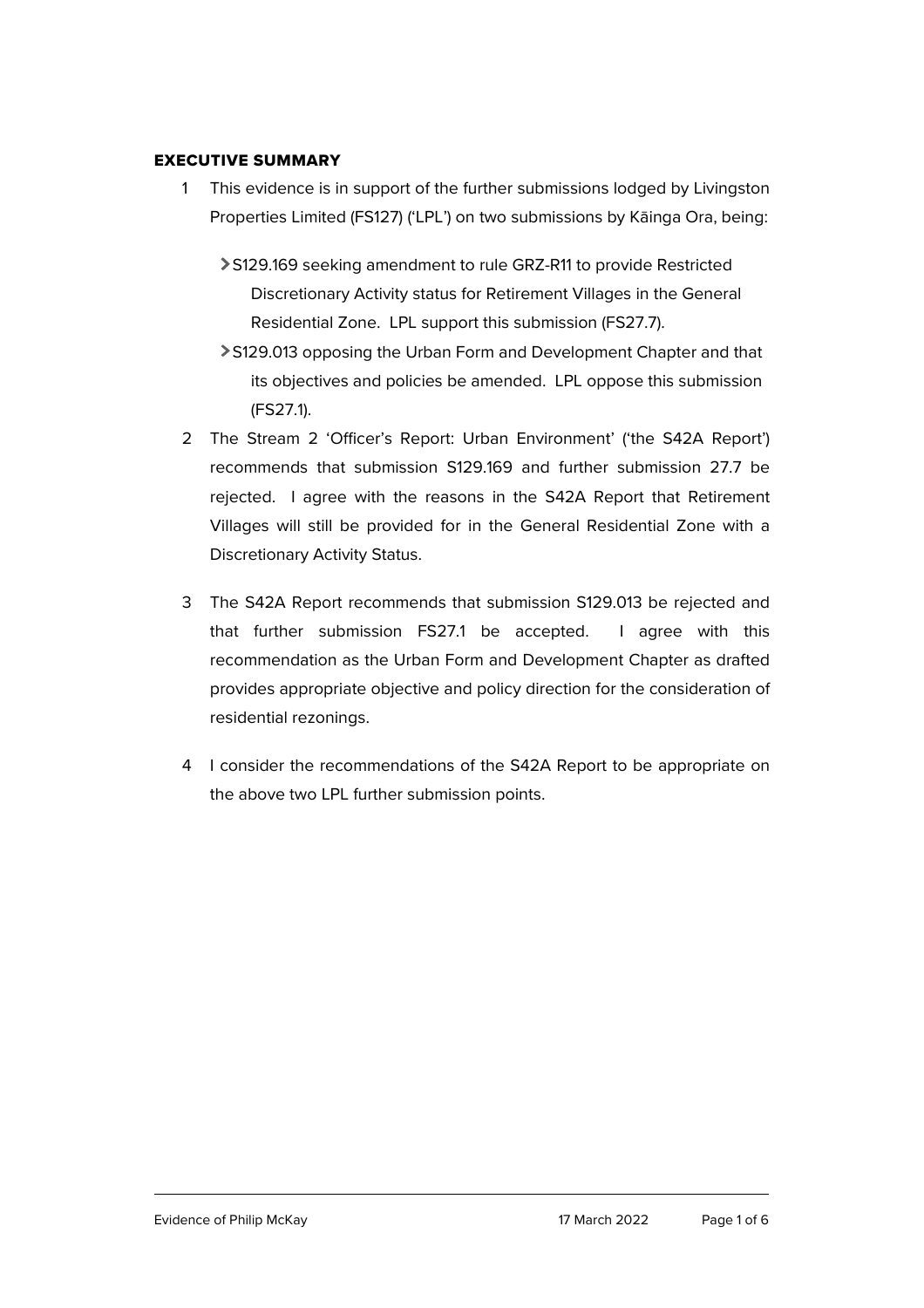### INTRODUCTION AND QUALIFICATIONS

- 5 My full name is Philip Anthony McKay.
- 6 I hold a Bachelor of Regional Planning with Honours from Massey University, and am a Member of the New Zealand Planning Institute, currently holding the position of Secretary of the Central North Island Branch of the Institute. In total I have some 29 years' experience as a practicing planner and have a Chair's certification under the Making Good Decisions programme.
- 7 I am currently employed as an Associate Planner at Mitchell Daysh Limited, having held this role since April 2018, and have also been a Senior Consultant Planner at Environmental Management Services Limited from September 2015 to April 2018. Prior to this, I held the position of Environmental Policy Manager with the Hastings District Council from January 2009 to September 2015.
- 8 I held various consents and policy planning roles with Hastings District Council from February 1996 to January 2009 and prior to that was employed as a planner by Wairoa District Council.

# EXPERT WITNESS CODE OF CONDUCT

- 9 I confirm I have read the Code of Conduct for Expert Witnesses contained in the Environment Court Practice Note 2014. My evidence has been prepared in compliance with that Code and I agree to follow it when presenting evidence to the Hearing.
- 10 I confirm that my evidence is within my area of expertise except where I state that I am relying upon the specified evidence of another person and I have not omitted to consider material facts known to me that might alter or detract from my expressed opinions.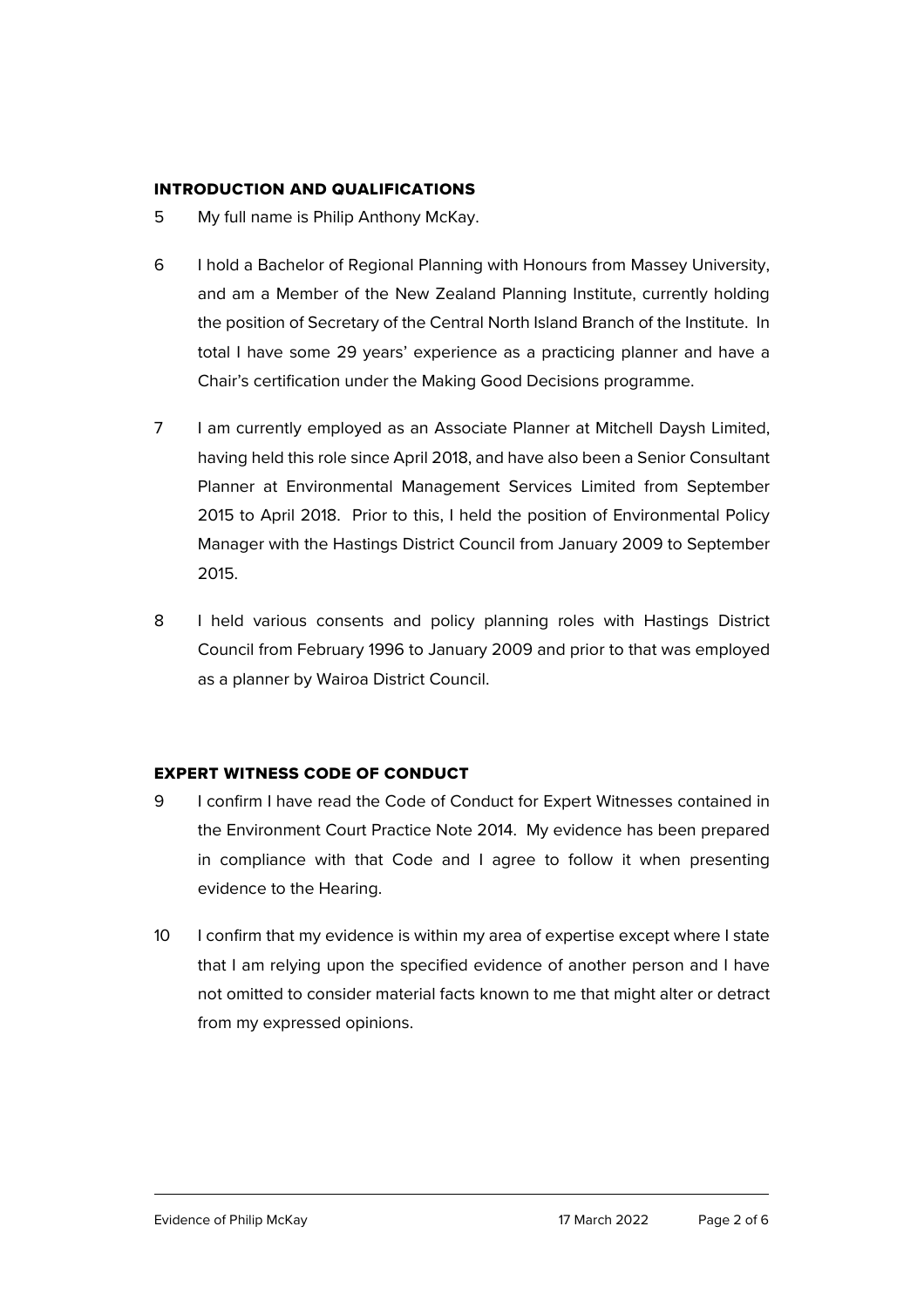#### SCOPE OF EVIDENCE

- 11 I prepared and lodged the submission and further submission to the Proposed Central Hawke's Bay District Plan on behalf of LPL. In preparing this evidence I have reviewed the relevant portions of the S42A Report to the LPL further submissions addressed in the Stream 2 Urban Environment Hearing.
- 12 Two of LPL's further submission are addressed in the S42A Report, these being:
	- FS27.7 in support of the Kāinga Ora submission S129.169 seeking amendments to General Residential Zone rule GRZ-R11 to provide Restricted Discretionary Activity status and appropriate matters of discretion for Retirement Village activities.
	- FS27.1 in opposition to the Kāinga Ora submission S129.013 opposing the Urban Form and Development Chapter and seeking that its objectives and policies be amended.
- 13 Accordingly, my evidence is set out under the following two topic headings:

Retirement Villages in the General Residential Zone Urban Form and Development Objectives and Policies

# RETIREMENT VILLAGES IN THE GENERAL RESIDENTIAL ZONE

14 The reason for supporting Kāinga Ora submission S129.169 is that LPL has lodged a submission seeking rezoning to General Residential over a portion of its land at 96 Mt Herbert Road, Waipukurau. The Concept Plan appended to the LPL submission identifies an area suitable for medium density residential development which could be in the form of a retirement village. Accordingly, the submission of Kāinga Ora to amend rule GRZ-R11 to provide for Retirement Villages as a Restricted Discretionary Activity was supported given the greater certainty of gaining consent that such an activity status could provide compared to the 'as notified' Discretionary Activity status.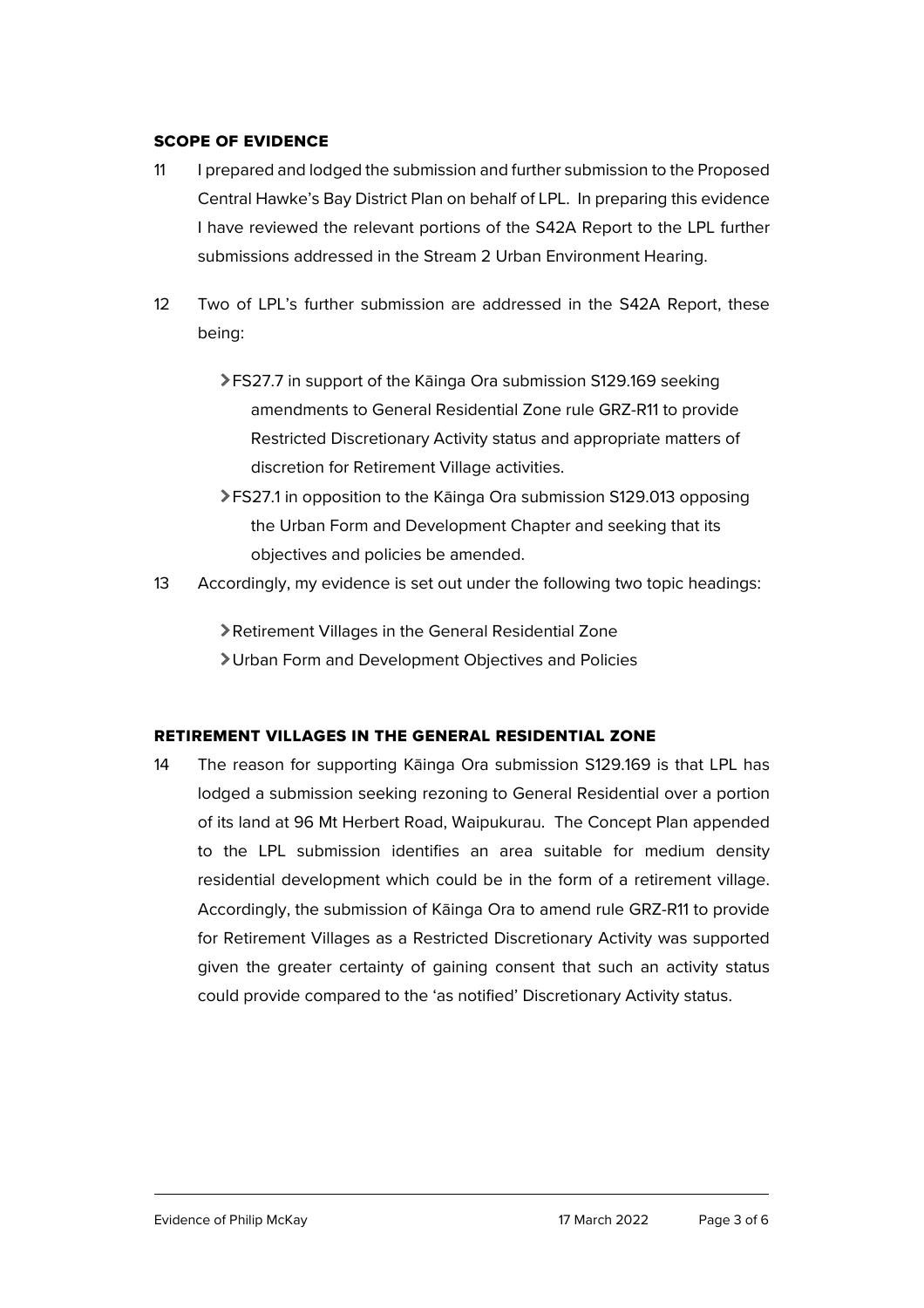- 15 The S42A Report assesses this submission and further submission on pages 37 and 38 (paragraphs 5.3.68 – 5.3.75). I agree with the following points in the S42A Report<sup>[1](#page-4-0)</sup>:
	- *Retirement villages (which can include rest homes) can vary in size from a few residential units to a large comprehensive multi-unit and facility complexes.*
	- $\blacktriangleright$ *It is appropriate that Council has full discretion to consider the potential environmental effects of such developments.*
	- $\blacktriangleright$ *The assessment matters for a restricted discretionary activity status would need to be broad enough to capture all the matters Council would potentially need to consider when making a decision.*
	- *Whether the activity status is discretionary or restricted discretionary, Council may grant or decline consent.*
- 16 I would also support a restricted discretionary activity status with appropriate assessment matters for retirement villages in the General Residential Zone. Nevertheless, I agree that the recommendation in the S42A Report to retain the Discretionary Activity status for Retirement Villages in rule GRZ-R11 is appropriate and I do not seek to challenge that recommendation on behalf of LPL.

# URBAN FORM AND DEVELOPMENT OBJECTIVES AND POLICIES

17 The reason for opposing Kāinga Ora submission S129.013 is that LPL consider that those objectives and policies are appropriate in providing direction for their requested rezoning at 96 Mt Herbert Road, Waipukurau. In my opinion the objectives and policies of the Urban Form and Development Chapter are also appropriate for providing direction for future rezonings and associated District Plan changes generally.

<span id="page-4-0"></span><sup>1</sup> Page 37 paragraph 5.3.73.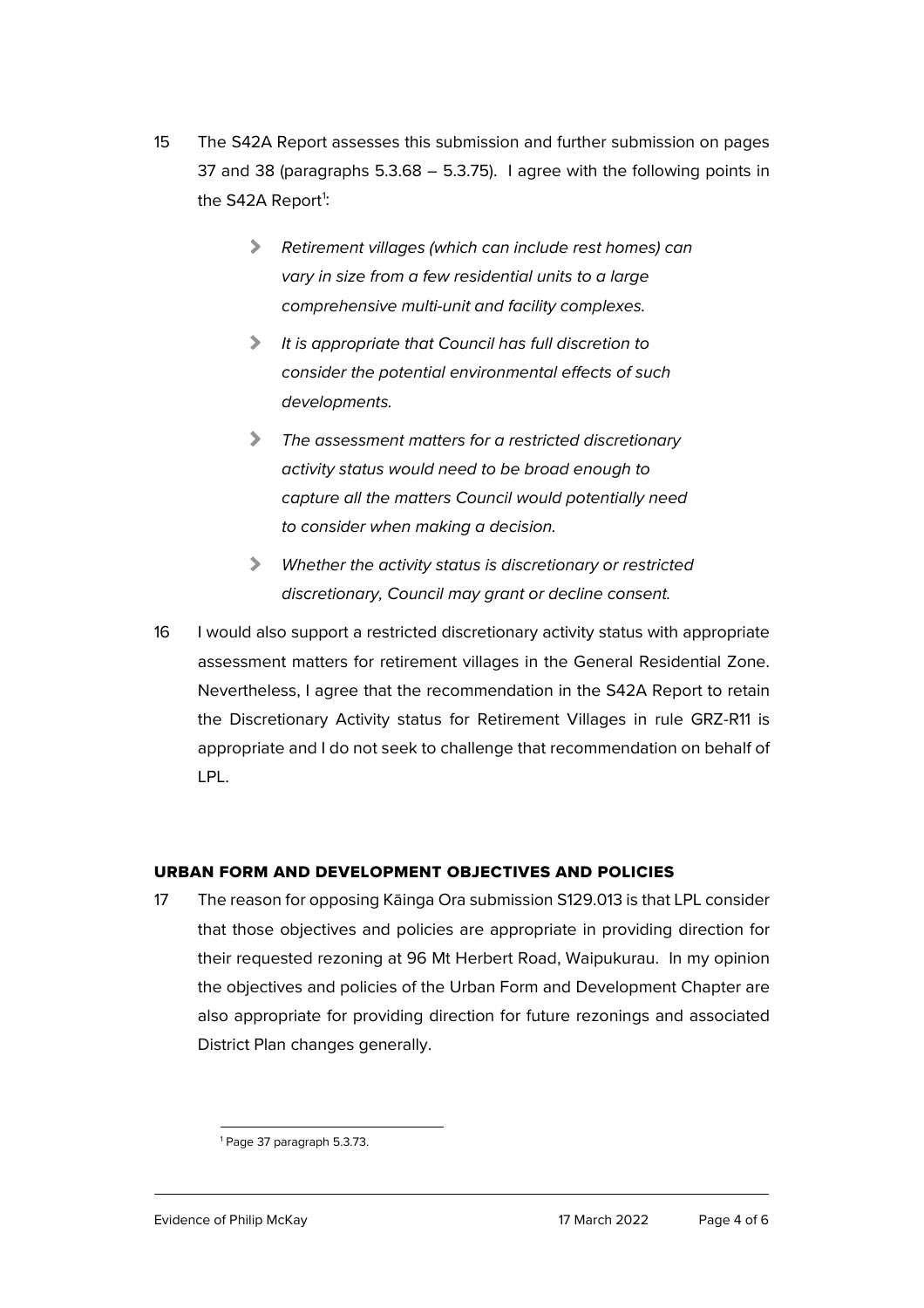- 18 In preparing the LPL rezoning request submission I included reasons setting out how the rezoning achieves consistency with the objectives and policies of the Urban Form and Development Chapter. In my opinion the objectives and policies of that chapter as drafted in the Proposed Plan are necessary to give effect to the regional policy statement section of the Hawke's Bay Regional Resource Management Plan ('the RPS') as is required by section 75(3)(c) of the Resource Management Act 1991 ('the RMA').
- 19 The relevant section of the RPS is titled '3.1B Managing the Built Environment' and includes objectives UD1 to establish compact and strongly connected urban form, and UD5 seeking integration of land use with infrastructure. It also includes policies UD10.3, UD10.4 and UD11 requiring structure plans to address specified matters for greenfield growth areas.
- 20 I will address the specific reasons why the LPL rezoning submission is consistent with the objectives and policies of the Urban Form and Development Chapter, and the RPS in Hearing Stream 6 which I understand is to consider rezonings.
- 21 I note that the S42A Report does recommend changes to objective UFD-O2 and policy UFD-P2 in response to the submission of Silver Fern Farms' and for all other objectives and policies of the Urban Form and Development Chapter to remain as notified. In my opinion the recommended changes to UDF-O2 and UFD-P2 are appropriate and would not affect the rezoning submission of LPL which involves General Rural Zone land rather than Rural Production Zone land.
- 22 The S42A Report recommends rejecting Kāinga Ora submission S129.013 and accepting LPL further submission FS27.1. I agree with these recommendations.

# SUMMARY AND CONCLUSION

- 23 This evidence is in support of two of LPL's further submissions, these being:
	- FS27.7 in support of the Kāinga Ora submission S129.169 seeking amendments to rule GRZ-R11 to provide Restricted Discretionary